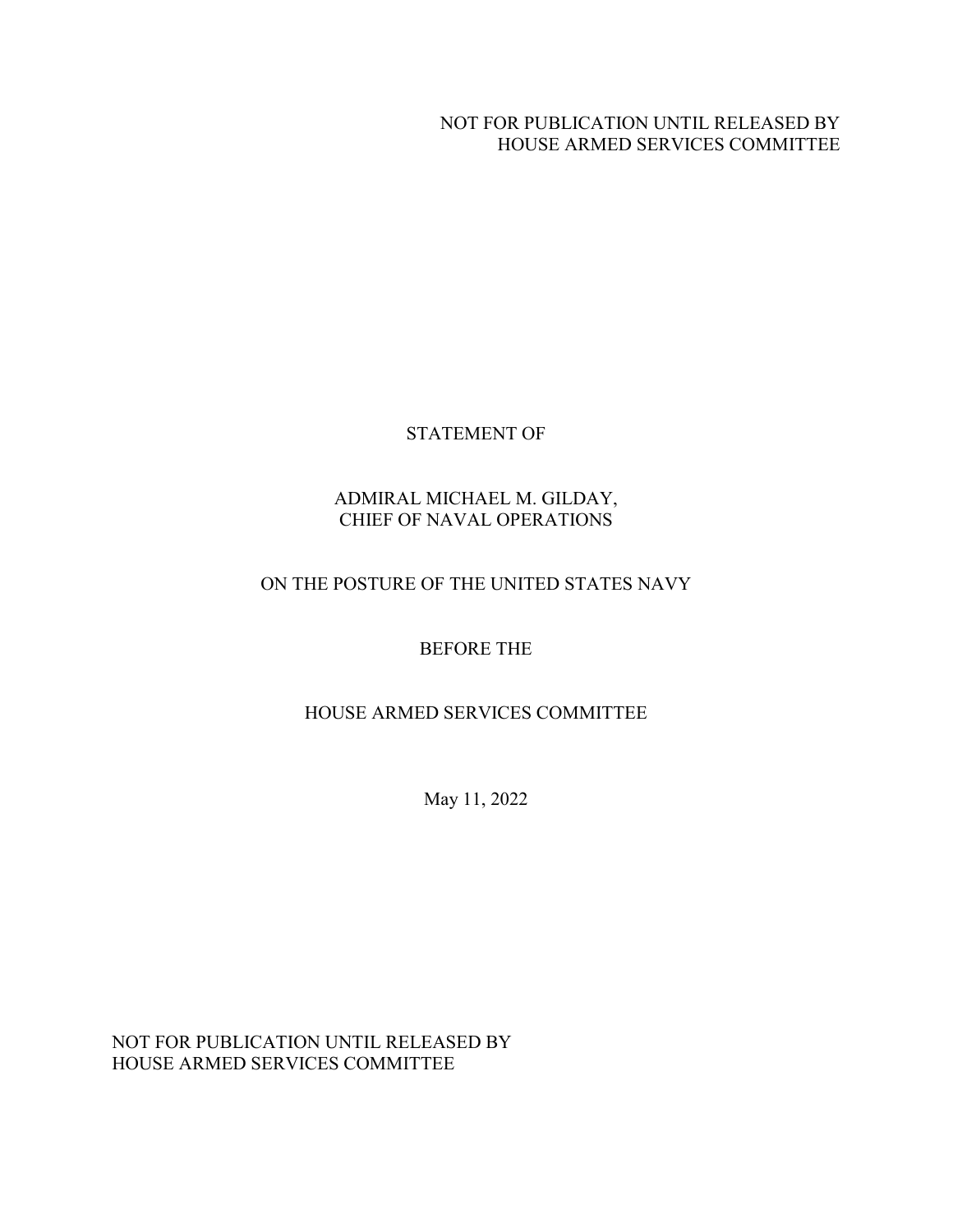Chairman Smith, Ranking Member Rogers, distinguished members of the Committee, thank you for the opportunity to testify today on the posture of the United States Navy. Moreover, on behalf of all our Sailors, Navy civilians, and their families, thank you for your continued leadership and support. With the funding authorized by Congress these last several years, we increased our readiness, modernized our capabilities, and kept our fleet deployed forward in the most critical regions of strategic competition.

Since the founding of our Republic, the U.S. Navy has played a critical part in defending and advancing national policy by delivering sea power far from American shores. Our Navy's role and consequently, its composition—has steadily evolved to ensure American security and defend our interests around the world. From our humble beginnings as a small maritime force, fending off pirates and protecting American shipping, we have become a globally postured fleet that underwrites world stability by deterring war, upholding international law, and assuring access to the maritime domain.

Today, our Navy's mission has never been more consequential or expansive. We now face potential adversaries who are attempting to undermine the rules-based international order, aggressively modernizing their militaries, and fielding offensive warfighting capabilities at unprecedented speed and scale.

This is a critical decade. Peaceful, free, and open oceans are vital to America's and our allies' security and prosperity in the 21st century*.* As global challengers rise, we must strengthen America's naval power to protect and defend our national interests.

## **The Maritime Challenge to U.S. National Security**

As a maritime nation, America's maritime superiority is a global imperative. Two expansive oceans connect us to our allies and trading partners. For all of us, our way of life depends upon free, open, and secure maritime areas. Sea control and power projection are essential to U.S. national security and long-term economic health. The People's Republic of China (PRC), our pacing threat, clearly recognizes this and has publically stated that it intends to grow its sphere of influence by challenging the United States' military access to the western Pacific.

Over the past two decades, the PRC has built a comprehensive sea-denial, anti-access system of sophisticated sensors and long-range precision weapons. Backed by a robust industrial base and the largest shipbuilding infrastructure in the world, the PRC has extensively modernized its military and tripled the size of the People's Liberation Army-Navy (PLAN). It is also building next-generation strategic missile submarines, erecting hundreds of new missile silos, and growing its cyber and space capabilities.

Under the cover of this anti-access umbrella, the PRC has embraced the use of "gray zone" activities to turn incremental gains into long-term strategic advantages. Using a multi-layered fleet of naval ships, maritime militia, and coast guard, the PRC is undermining international norms by staking illegal maritime claims, militarizing geographic features in the South and East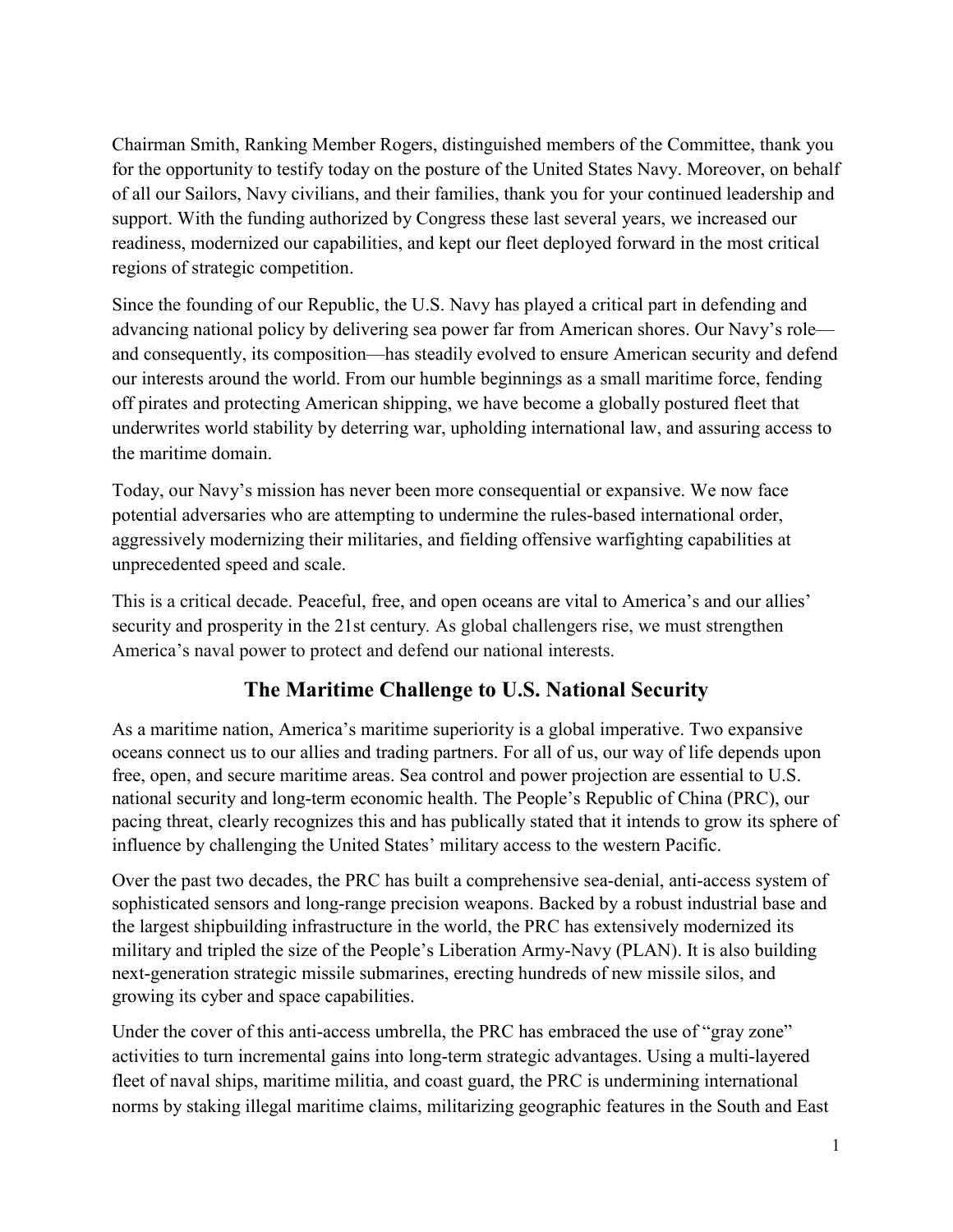China Seas, and intimidating its neighbors regarding offshore resources. Additionally, the PRC is extending its global reach with its Belt and Road Initiative—leveraging predatory lending practices, aggressive mercantilism backed, and hard military power—to access critical maritime terrain, ports, and waterways.

Additional threats persist around the globe. Russia remains an acute threat, seeking to fracture NATO and reestablish its sphere of influence using a combination of diplomatic, economic, and military force. Russia's unprovoked invasion of Ukraine has shattered the post-Cold War peace in Europe. The support of like-minded nations for the brave citizens of Ukraine has reminded would-be aggressors of the global intensity of purpose to uphold a nation's inherent right to freedom. As the struggle continues, Russia is risking broader escalation with threats of nuclear attack, deployments of missile-carrying submarines close to American and allied shores, and sophisticated cyber-attacks. North Korea continues to develop both nuclear and missile programs; Iran's missile program is also concerning. All the while, violent extremist organizations remain persistent threats.

Other serious transboundary challenges, including climate change and emerging pathogens, are also increasing the complexity of the security environment. Strategic competitors and non-state actors are gaining access to cutting-edge commercial technologies and wielding them to disrupt America's interests and national security. Artificial intelligence, ubiquitous sensors, and longrange precision weapons are making contested spaces more transparent and more lethal, and these systems are proliferating globally at a rapid pace.

These are several of the many considerations shaping the future strategic environment. When examined together, they illustrate the complexity of 21st century security challenges, particularly in the maritime domain. In a rapidly changing world, a formidable naval force is crucial to effectively implement the 2022 National Defense Strategy (NDS) and protect American security and prosperity. The Nation cannot afford to have its Navy to pull back and cede influence at a time of rising tensions and challenges to freedom of the seas. Nor can it afford our fleet to lose its warfighting advantage.

## **Meeting the Challenge**

Looking to the future, the U.S. Navy must continue to deploy our fleets forward to meet an unpredictable strategic environment. We must also modernize to field the most capable force possible against evolving threats. America needs a Navy capable of prevailing over any naval adversary to protect and sustain our interests worldwide and deter crises that could lead to war.

Together with the U.S. Marine Corps and Coast Guard, we must deliver integrated all-domain naval power to the Joint Force: the lethal, resilient, sustainable, survivable, agile, and responsive fleet that the NDS requires. Specifically, in support of NDS and Department of Defense requirements:

• The Navy must **defend** the Homeland with an assured nuclear deterrent from beneath the sea to deter all forms of strategic attack.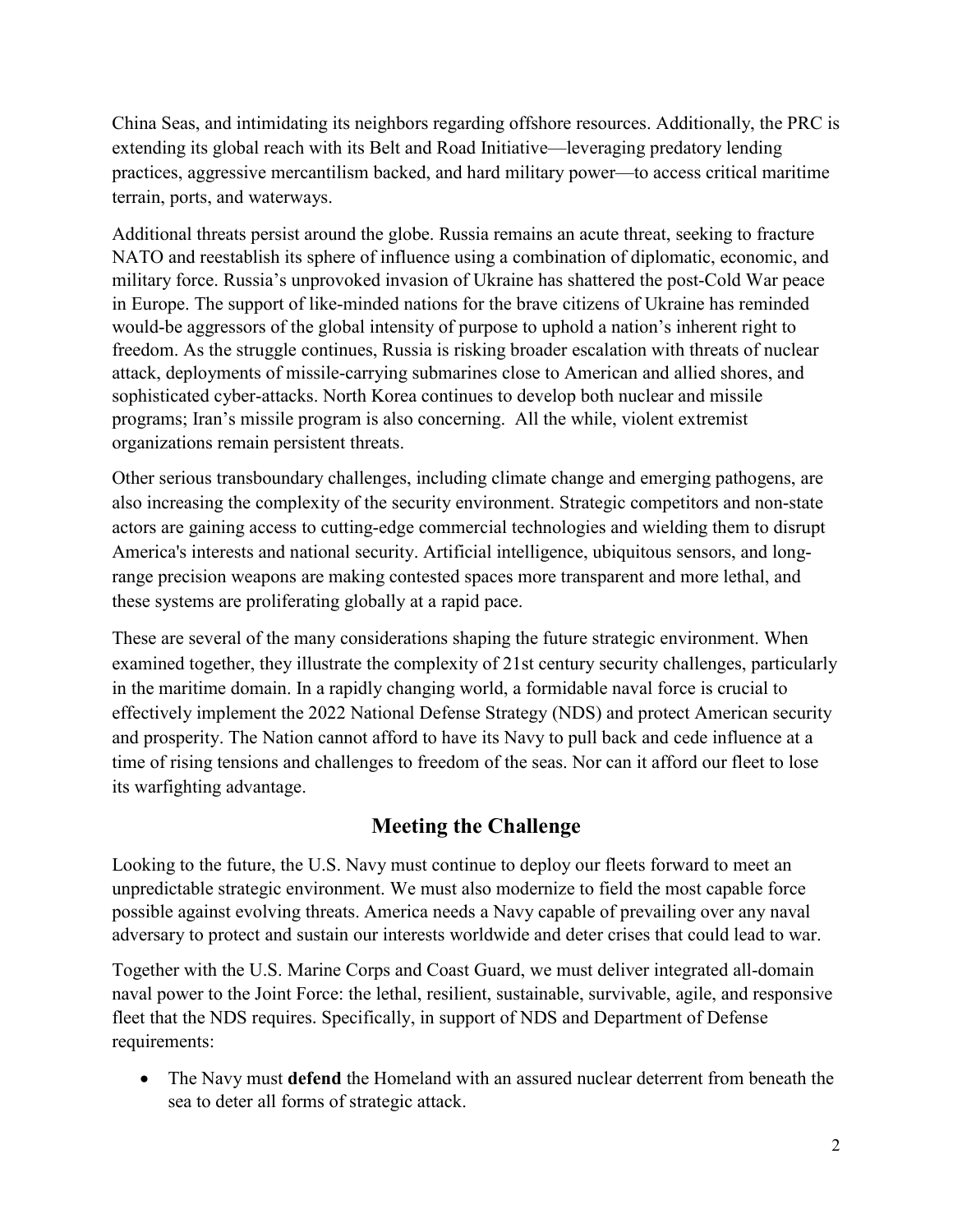- The Navy must be capable of controlling the seas to **deter** aggression against our allies and partners, and project power ashore as an integral part of the Joint Force.
- The Navy must be able to distribute and mass effects, integrate with the Joint Force across all domains, and **defeat** adversary forces in conflict.

To prevail in competition, crisis, and conflict, our naval forces must be *combat-credible* measured by our ability to deliver lethal effects in contested and persistently surveilled battlespaces. We will deliver these forces by aligning our planning, resources, and investments with national policy end-state objectives:

**Strengthening Integrated Deterrence**. Integrated deterrence is backstopped by a safe, secure and effect nuclear deterrent. The Navy operates and maintains the most survivable leg of the nation's nuclear triad. Our strategic submarines represent approximately 70% of America's deployed nuclear arsenal. Synchronized with the retirement of *Ohio*-class ballistic missile submarines, we must deliver *Columbia*-class submarines on time, as we continue to modernize our nuclear command, control, and communications systems and supporting infrastructure. These efforts are essential to ensure the United States can deter nuclear coercion or nuclear employment in any scenario.

Deterrence also relies on forward-deployed, combat-credible conventional forces to control the seas and project power. These roles are central to integrated deterrence now and in the future. Employing a host of kinetic and non-kinetic effects launched from platforms on, under, and above the sea, conventional naval forces deploy globally to deter military aggression, support diplomacy, and give national leaders options to protect American interests across the spectrum of conflict. Should conflict arise, the Navy is consistently deployed forward to respond decisively, supporting the Joint Force to end hostilities on favorable U.S. terms.

The Navy also provides the first physical line of U.S. Homeland Defense, preventing potential adversaries from using the oceans to directly threaten America or our allies and partners. No other element of national power can fulfill this role across every domain, from the seabed to space.

**Campaigning forward**. Naval forces across the globe provide the United States strategic advantages in power projection, diplomacy, influence, and flexibility, without over reliance on access to overseas land bases. Our enduring, forward posture in support of the Joint Force guarantees our nation the ability to respond to crisis, blunt gray-zone incrementalism, and preserve a stable and secure global maritime order. The Navy's global maneuverability supports diplomacy, reassures our allies, and generates favorable influence in key regions.

Our alliances and partnerships remain our key strategic advantage. They recognize U.S. naval forces as their on-scene partner for building combined maritime strength. Every day, the Navy operates forward alongside allies and partners through combined operations, theater security cooperation, and capacity-building initiatives. These activities strengthen interoperability, increase information sharing, and build capacity for resilient, integrated logistics. Working together—particularly with interoperable, critical-capability allies—we strengthen our ability to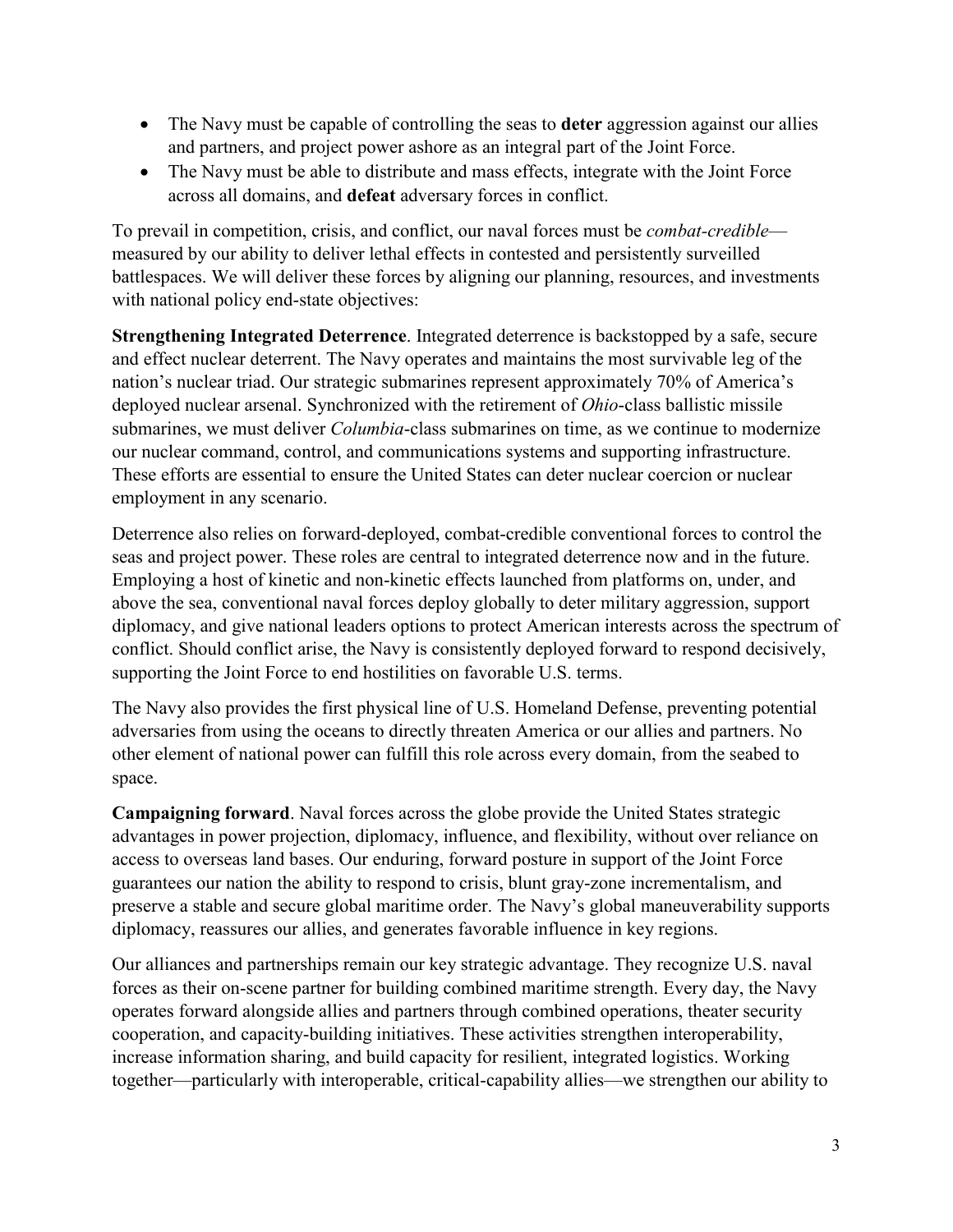prevail in conflict and further bolster integrated deterrence by demonstrating a united front against potential adversaries.

In September of last year, President Biden announced a trilateral security agreement between Australia, the United Kingdom, and the United States (known as AUKUS). The announcement launched an intensive 18-month consultation period among the three governments to seek an optimal pathway for delivering a conventionally-armed, nuclear-powered submarine capability to Australia at the earliest achievable date. The Navy is playing a key leadership role in developing this plan to ensure that our nation's preeminent expertise is applied to the nuclear-powered submarine initiative. We are focused on ensuring Australia understands the full scope of capabilities necessary to design, build, operate, and maintain a nuclear navy. AUKUS represents a tremendous strategic opportunity for the United States to expand our cooperation and collaboration with two of our closest allies, and we are on pace to respond to the President's tasking.

The Navy is also uniquely equipped to contest gray zone incrementalism by our adversaries. Gray zone aggression thrives with non-attribution. The best way to oppose these activities is to deny our adversaries anonymity with persistent domain awareness, the effective leveraging of intelligence, and the agile application of sea power. Together with whole-of-government partners, the Navy exposes malign behavior, imposes reputational costs, diminishes the effectiveness of propaganda, and galvanizes international resistance.

**Building enduring warfighting advantages**. Based on the PRC's current and long-term security challenge, the Navy must set a stable and sustainable trajectory to a larger and more capable force *now.* To ensure we remain adaptable and relevant, our future force design relies on six overarching imperatives to sustain our warfighting advantage, expand our options, and constrain those of our adversaries:

Expand **Distance**. Long-range precision fires across all domains—and platforms with greater reach—enable naval forces to strike hostile targets while increasing our survivability.

Leverage **Deception**. Deceptive measures—including stealth, concealment and maneuver, emissions control, and electronic warfare—degrade enemy surveillance and increase adversary uncertainty, enabling naval forces to operate effectively in contested seas.

Harden **Defense**. Integrating directed energy with hard-kill and soft-kill defensive systems disrupts attacks and keeps naval forces survivable when targeted by adversaries.

Increase **Distribution**. Distributing naval forces geographically and in all domains enables them to threaten an adversary from multiple attack axes. Smaller, lethal, and less costly platforms including manned, unmanned, and optionally-manned—further complicate threat targeting, generate confusion, and pose dilemmas for our adversaries.

Ensure **Delivery**. Resilient logistics connecting the foundry to the fleet—enabled by secure communications and information technology—refuel, rearm, resupply, repair, and revive distributed naval forces down to the last tactical mile.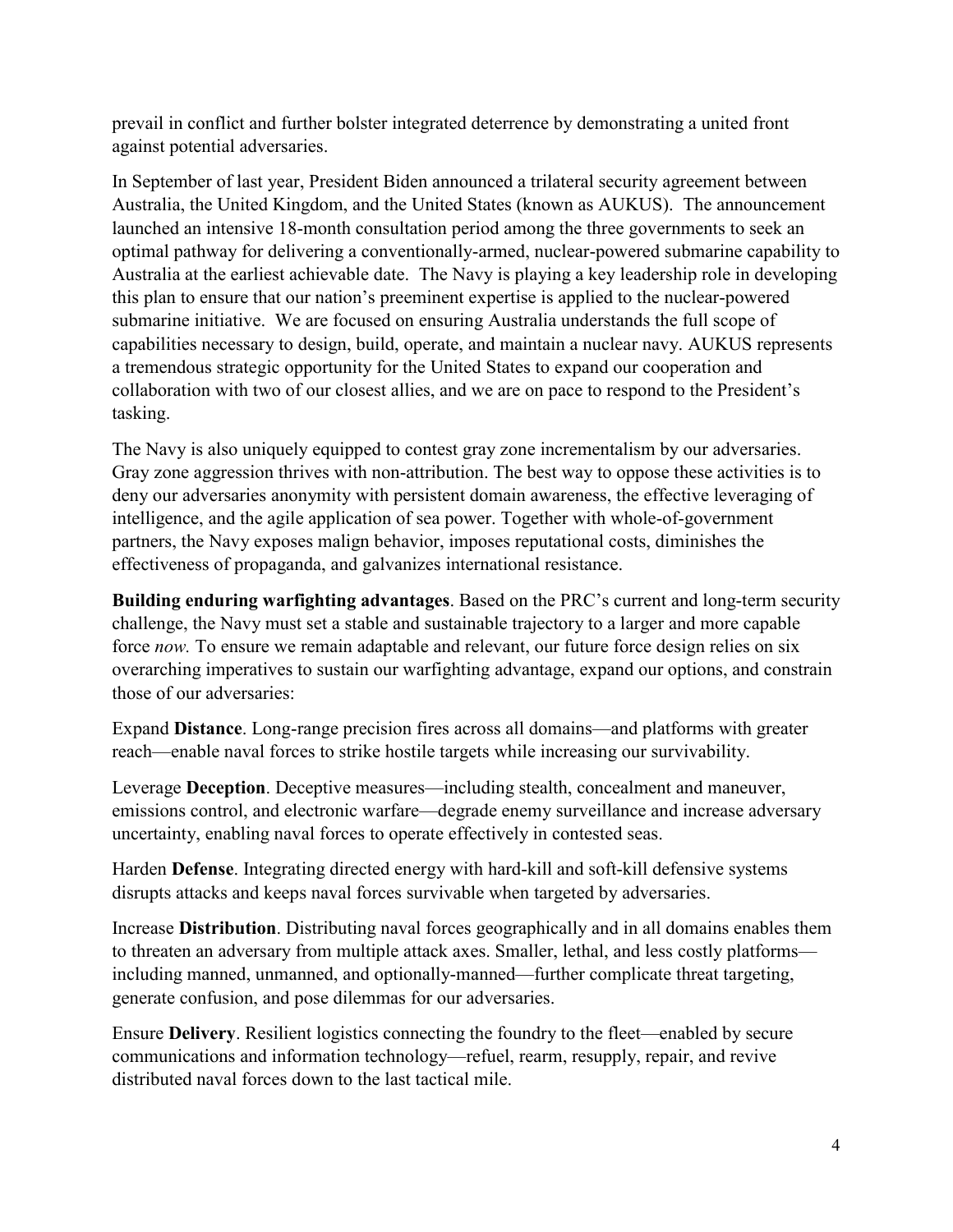Generate **Decision Advantage**. Naval forces will out-sense, out-decide, and out-fight any adversary by accelerating our decision cycles with secure, survivable, and resilient networks, accurate data, and artificial intelligence. Connecting sensors, weapons, and decision-makers across all domains enables naval forces to mass firepower and influence without massing forces.

These six force design imperatives enable Distributed Maritime Operations (DMO), the Navy's foundational operating concept of our team-centric Fleet construct. Today's priority investments are delivering on these imperatives. For example:

- Investments in hypersonic weapons, space-based capabilities, unmanned tanking, and long-range precision fires deliver capabilities for effects at an expanded distance.
- Investments in undersea platforms, weapons, and systems, next-generation aircraft and surface platforms, cyber capabilities, counter-surveillance, and integrated weapons systems deliver increased deception and defense.
- Investments in smaller, lethal platforms, autonomous systems in all domains, artificial intelligence, resilient logistics, and integrated combat systems and networks enable a more distributed fleet, the delivery to sustain it, and expand our decision advantage against peer adversaries.

# **Accelerating America's Advantage at Sea**

The Navy is implementing the 2022 NDS, preparing for the challenges ahead of us, and accelerating America's enduring advantage at sea. Within the scope of the President's FY23 Budget Request (PB-23), we are delivering a combat-credible Navy designed to deter conflict and help win our nation's wars as we maintain a global posture to assure our prosperity. To do this, we remain focused on four priorities: **Readiness**, **Capabilities**, **Capacity**, and our **Sailors**.

These four priorities are especially relevant because of today's fiscal environment. We face the simultaneous task of recapitalizing our strategic nuclear deterrent, our century-old dry dock facilities, and our strategic sealift capacity. These programs are all critical to our national defense. Meanwhile, Navy manpower, operations, and maintenance costs continue to grow above the rate of inflation. This means we must carefully invest in capabilities and capacity that offer the most significant payoff and warfighting value for strategic competition.

Based on these priorities, I have consistently said that the Navy's size—our capacity—ultimately will be dictated by the budget's top line. We will not field a fleet larger than we can sustain. We also will not grow the Navy at the expense of building the *Columbia*—our top acquisition priority. Nor will we increase capacity by failing to modernize and sacrificing our combat credibility.

The U.S. Navy cannot outpace an increasingly capable PRC by retaining platforms that are decreasingly relevant in modern naval warfare. While some of these platforms may have day-today utility in permissive environments, the Navy's first obligation is to deliver a ready, combatcredible fleet with the funding Congress appropriates. Simply maintaining the capabilities of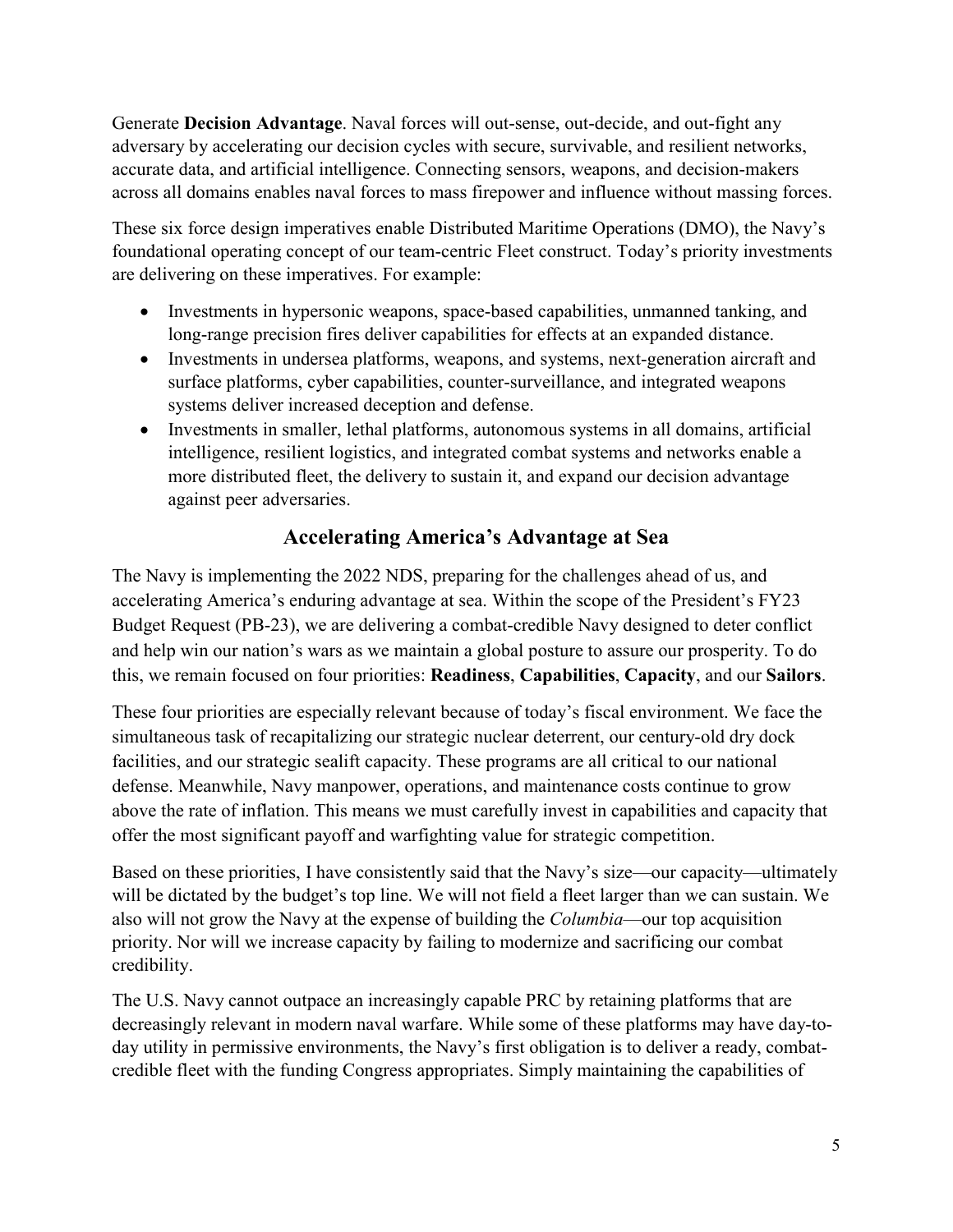today's fleet will be insufficient to both preserve our long-term interests and protect America. Quantity is not synonymous with quality. We must modernize to maintain our maritime edge.

Therefore, our focus is on delivering *capable* capacity. America needs a modern strategic deterrent; greater numbers of undersea capabilities; more distributable surface combatants; a host of manned, unmanned, and optionally-manned platforms—under, on, and above the seas; and a resilient logistics enterprise to sustain our distributed naval force. Based on past and ongoing force structure analysis, it is my best military advice that the size of the Navy grows to a 500 ship hybrid fleet by 2045. Integrated with the Joint Force and interoperable with our allies and partners, this all-domain, hybrid fleet will ensure our maritime superiority.

Our Navigation Plan Implementation Framework supports these priorities, implementing lines of effort to deliver measurable outcomes, driving a new Force Design process to improve our agility, and energizing a fleet-wide movement to strengthen our learning culture. Our Navy is addressing the challenges we face with clarity, determination, and urgency. We made significant progress over the past two years, and we are continuing to press forward to deliver the readiness, the capabilities, the platforms, and the people necessary to protect the American people and our interests around the world.

## **Readiness**

**To accelerate America's advantage at sea, we must prioritize readiness to keep combatcredible forces forward to deter conflict and protect the free and open system underpinning American security and prosperity**. Our competitors are increasing their naval power every day, and their malign behavior and growing presence worldwide places an enormous demand on our forces. Moreover, the Russian invasion of Ukraine and ensuing global instability have provided a stark reminder of why the Navy must be ready to deploy globally in defense of U.S. interests. In FY21, the Navy-Marine Corps team executed more than 22,000 steaming days and more than one million flying hours. Because naval forces remain in high demand, PB-23 emphasizes critical aspects of our readiness.

The Navy continues to make readiness gains with increased shipboard manning, better maintenance performance, increased weapon inventories, more training for our crews, and enhanced spare parts availability. Sustained funding and systematic reforms throughout the fleet have enabled those readiness gains. Despite this momentum, we are not satisfied. Our focus remains on continuous improvement.

Deploying combat-credible forces starts with performing high-quality maintenance on time and in full. To this end, we are using data-driven reforms such as Performance-to-Plan (P2P), the Naval Sustainment System (NSS), and other initiatives to improve maintenance processes, increase operational availability, and save taxpayer dollars. We continue to see positive results with these methods, especially in our aviation community. By leveraging the power of the aviation Maintenance Operations Center (MOC), we sustained a mission-capable rate of 80% for our F/A-18E/F Super Hornets across three consecutive fiscal years. Additionally, we have seen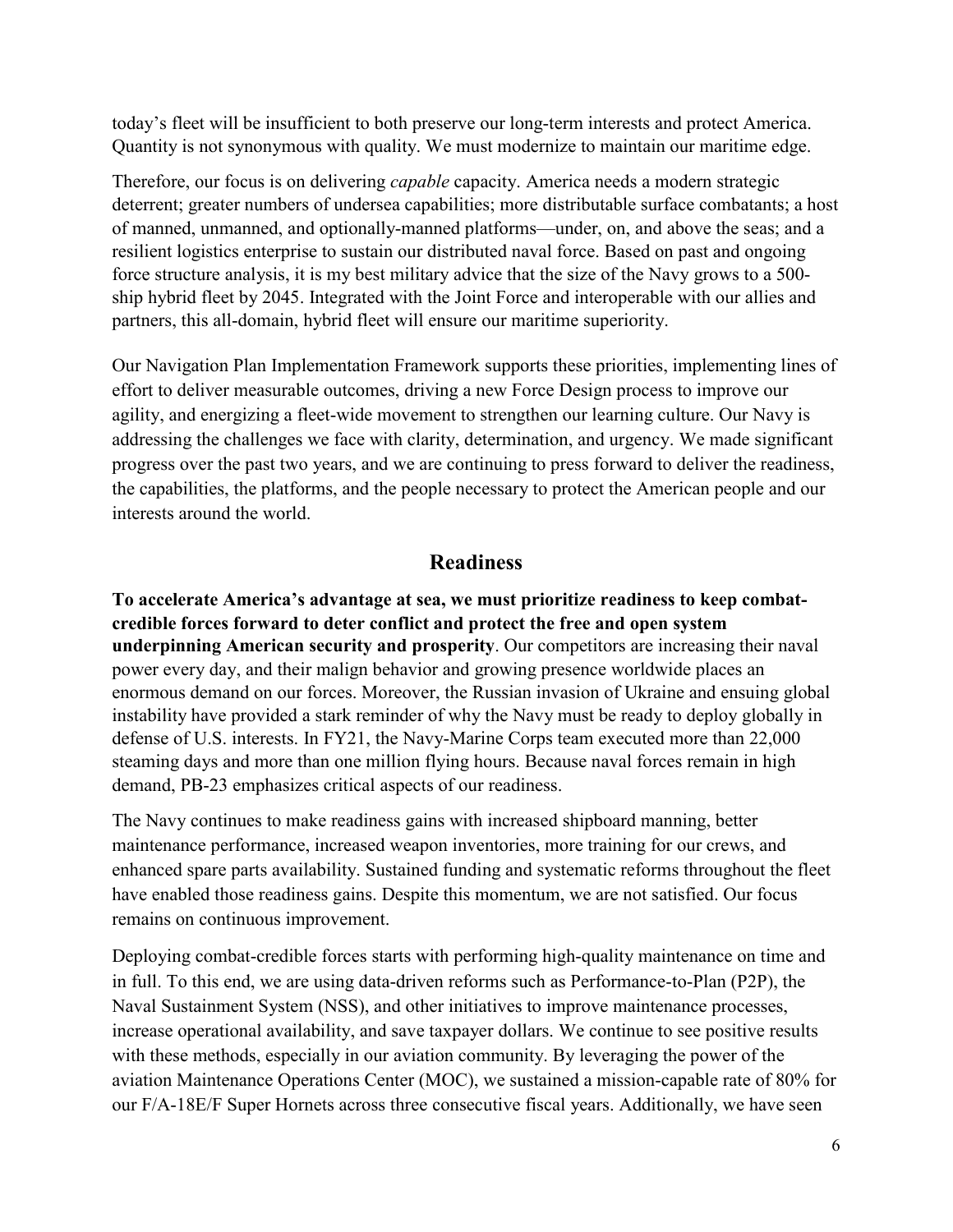five more aircraft types achieve this high mission-capable rate as we have incorporated them into the MOC construct over the last 18 months. With more aircraft available, our aircrews are more ready to dominate the skies than at any point over the last decade.

We continue to take a similar, data-driven approach to improve surface ship maintenance, and we see positive results across the fleet. Since FY20, P2P-driven improvements—such as the goal of awarding contracts 120 days before the start of a maintenance availability, level loading ports through better prediction of workload, better availability planning, and improved long-lead-time material acquisition—have generated a 58% decrease in days of maintenance delay. PB-23 prioritizes private sector ship depot maintenance in line with enacted FY22 levels to provide industry with a stable and predictable demand signal. The Other Procurement, Navy (OPN) pilot, is seeing positive early results, including more efficient use of contracted ship maintenance throughout the entirety of the fiscal year, improved on-time delivery of long-lead time materials, and reduced impact of growth and new work. We are grateful for the support from Congress in continuing this budgetary authority.

Despite COVID-19, public shipyards have also seen improvements over the last two years, with fewer maintenance delay days and increased on-time completion percentages. However, submarine maintenance remains a pressing challenge. We are working hard to reduce submarine idle time at public shipyards by conducting thorough, early material condition assessments to reduce Days of Maintenance Delay and maximize operational availability. Through the Performance to Plan-Shipyard (P2P-SY) and Naval Sustainment System-Shipyard (NSS-SY) efforts, we continue to focus on achieving on-time maintenance availability completion. We are looking for opportunities to balance public and private sector workload and maintain a healthy industrial base for submarine maintenance and new construction. In addition, we are creating a Long Range (15-year) SSN Depot Maintenance Plan to improve workload forecasting in both the public and private sectors for FY23 and beyond.

Sustaining our platforms also requires critical investments in our infrastructure ashore. Our worldwide constellation of bases must be capable of sustaining and supporting our fleet at sea, including our public shipyards and aviation depots. The average age of U.S. naval shipyard facilities and related infrastructure is 61 years, while the average dry dock age is approaching 100 years. Our Shipyard Infrastructure Optimization Program (SIOP) provides a strategic roadmap for necessary investments in dry docks, capital equipment, and layout optimization of these vital national assets. PB-23 prioritizes SIOP, investing over \$1.7B in FY23, including funding for three major shipyard projects. Additionally, the Fleet Readiness Centers Infrastructure Modernization and Optimization Plan (FIOP) will ensure our industrial facilities are resilient and optimized to maintain both legacy and next-generation aircraft, and their associated weapon systems.

Our commitment to improving readiness also includes our information forces. We have established a dedicated team to improve our ability to generate and deploy forces for cyberspace operations. We are learning from other highly technical warfighting domains such as aviation and nuclear power to keep pace with cyber-force growth. This effort looks at all aspects of our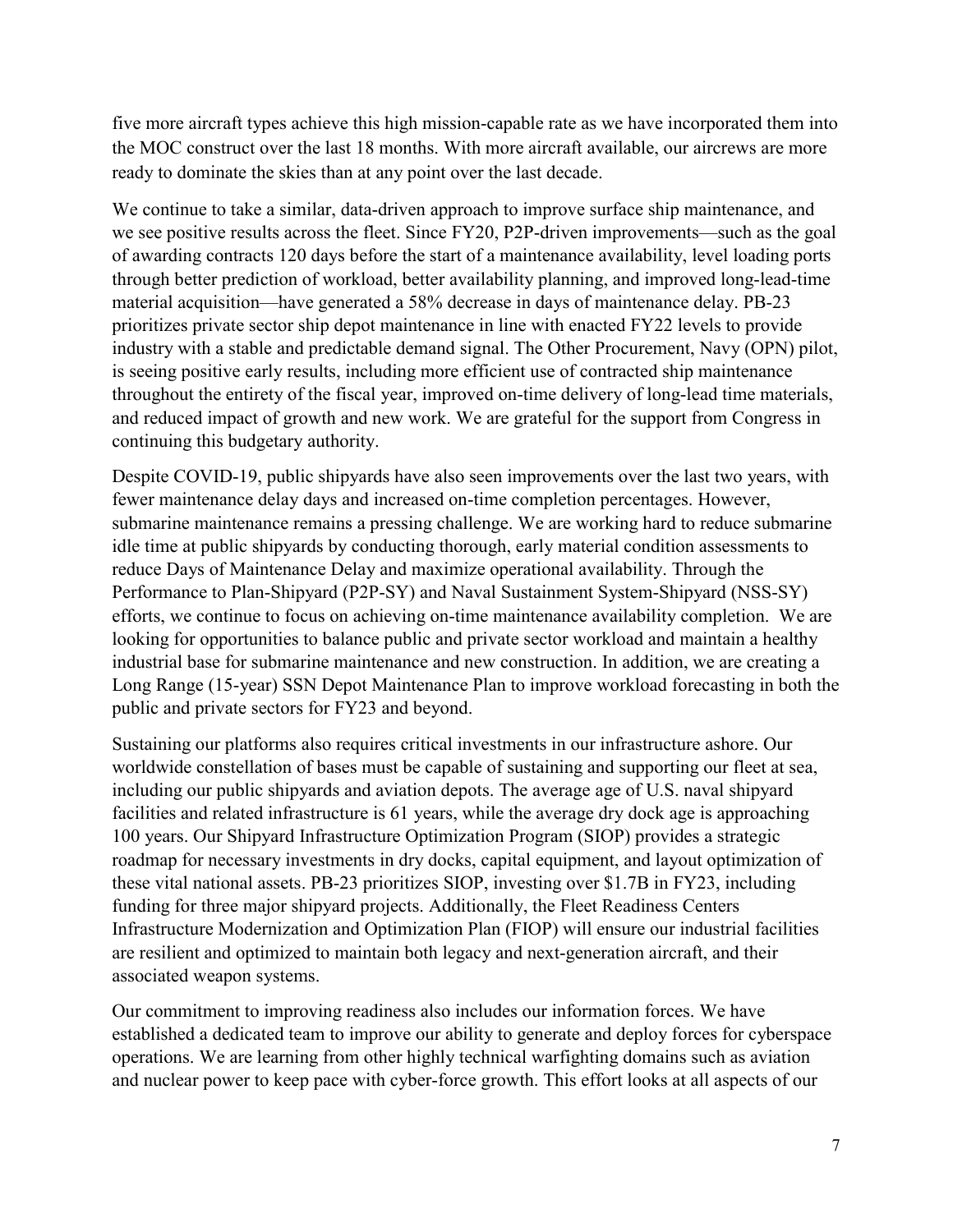readiness to include recruiting, training, assignment, and retention. This comprehensive review sets a course for the Navy to meet and sustain United States Cyber Command's demand.

Readiness also extends to the training facilities that generate warfighting advantages. The modernization and expansion of the Fallon Range Training Complex (FRTC) is critical. As the capabilities and ranges of our platforms have grown, our training ranges have not. The FRTC is now far too small to allow carrier-based aircraft to adequately train for high-end conflict with precision-guided weapons, and it is too small for SEALs to conduct mobility maneuver training in a realistic tactical environment. Our Sailors need the most realistic training possible if they are going to defeat a strategic competitor. FRTC modernization will ensure that future generations of warfighters remain the most effective in the world. We understand the challenges associated with this project, and we are deeply committed to listening and working with every stakeholder towards a mutually acceptable modernization plan.

### **Capabilities**

**To accelerate America's advantage at sea, we must modernize our capabilities to credibly deter war and, if necessary, win in conflict.** Disruptive technologies are changing the potential applications and impacts of military activities from the seafloor to space. Artificial intelligence, machine learning, autonomy, quantum computing, and new communications technology are transforming the character of future warfare. Modern naval warfare demands integrated systems, resilient kill chains, better terminal defense, and a robust logistical footprint to support a more distributed force. Transitioning to these capabilities will increase our deterrence posture by expanding our ability to distribute our forces and mass effects.

As we build and put to sea a force able to deter and, if necessary, defeat a strategic competitor, we must prioritize capabilities that support Distributed Maritime Operations, or DMO—our previously mentioned foundational operating concept. Kinetic and non-kinetic effects must be distributed geographically—on, under, and above the seas—as well as in the information environment, the cyber domain, the electromagnetic spectrum, and in space. To operate effectively, platforms, sensors, and weapons must all operate and work together as one cohesive, integrated team. The teams are centered on our Numbered Fleet construct—our cross-domain contribution to the Joint Force. The Navy must empower these teams through secure, survivable, resilient, and common networks. Project Overmatch will deliver the Naval Operational Architecture (NOA), the Navy's contribution to Joint All-Domain Command and Control (JADC2) making major improvements in both resilience and capability to plan, coordinate and execute missions as a critical member of the Joint Force. PB-23 includes \$195M in FY23 and \$898M across the Future Years Defense Program (FYDP) for core activities of Project Overmatch, which is an increase of \$122M in FY23. This increase represents a deliberate and executable investment to accelerate the delivery of NOA Increment 1 to carrier strike groups by next year.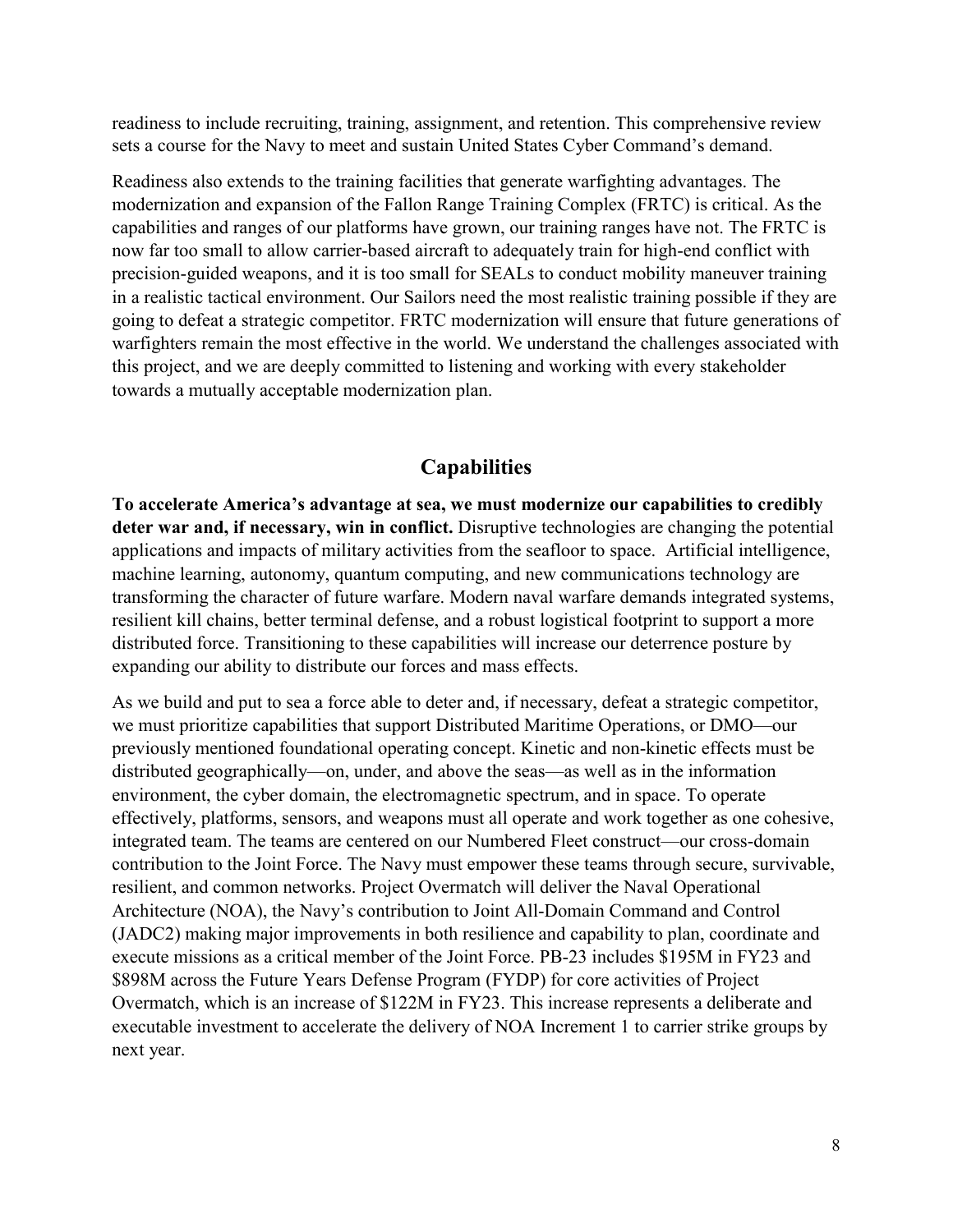Strategic competitors are continuing to develop sophisticated intelligence, surveillance, and reconnaissance capabilities that complicate our operations globally. Our PB-23 investments accelerate and enhance core Counter-Command, Control, Communications, Computers, Combat Systems, Intelligence, Surveillance, Reconnaissance, and Targeting (C-C5ISRT) activities that generate warfighting advantage by degrading adversaries' understanding of the operational environment. In support of both offensive and defensive DMO, these investments integrate three Counter C5ISR&T tenets required to sustain operations in a contested environment with acceptable risk: (1) understand the risk of detection posed by adversary capabilities; (2) orchestrate actions to reduce naval units' targetability; (3) synchronize delivery of kinetic and non-kinetic effects.

As an example, to pace the growing air and missile defense threat set, the Navy developed and approved a strategy over the past budget cycle to deliver enhanced radar sensitivity and electronic warfare capabilities to our DDG Flt IIA ships. This strategy is called DDG Mod "2.0" and includes the back-fit installation of the Shipboard Electronic Warfare Improvement Plan (SEWIP) Block 3, adding enhanced capabilities to current SEWIP Block 2; a 24 Radar Module Assembly SPY-6 radar to replace SPY-1; and Aegis Baseline 10.

PB-23 also includes investments in developing and demonstrating conventional sea-based hypersonic strike weapon systems. The Navy Conventional Prompt Strike (CPS) Program Office and Army Hypersonic Project Office are using a common missile design and joint test opportunities to field non-nuclear hypersonic weapon systems. In 2021, we conducted two First Stage and one Second Stage Solid Rocket Motor static fires, marking the first successful tests of the newly developed missile. The CPS Program also completed an eight-shot Solid Slug Launch Test Campaign, which provided initial validation of the cold-gas launch approach for use on Navy platforms. Stable funding at the requested level will keep this critical capability on track to field on *Zumwalt*-Class DDGs followed by *Virginia*-class SSNs equipped with the Block V Virginia Payload Module.

We are incorporating other long-range, highly capable weapons into our magazines to improve lethality across domains. PB-23 sustains the production of the Blk-I/IA SM-6 and the modernized Blk-V Tomahawk Missile, and it funds the transition of the Maritime Strike Tomahawk to a Program of Record. Additionally, we are arming our submarines with better MK-48 Heavyweight Torpedoes and pursuing more advanced variants. We are also improving the effectiveness of our fighter aircraft, extending their all-domain reach with the Advanced Anti-radiation Guided Missile, AIM-120 Advanced Medium-Range Air-to-Air Missile, and Long-Range Anti-Ship Missile. Altogether, the weapons procurement in PB-23 is our best capability insurance against near-term threat escalation while keeping us postured for the future.

In parallel, we are maturing multiple directed energy projects to improve overall fleet survivability in contested environments. We have successfully deployed three directed energy weapons systems in the 7th and 5th Fleets to support Counter-ISRT and Counter-Unmanned Aerial Vehicle missions. To reach our goal of "bottomless" magazines, we will need continued advancements and investments in directed energy, scaling and platforms with enough space,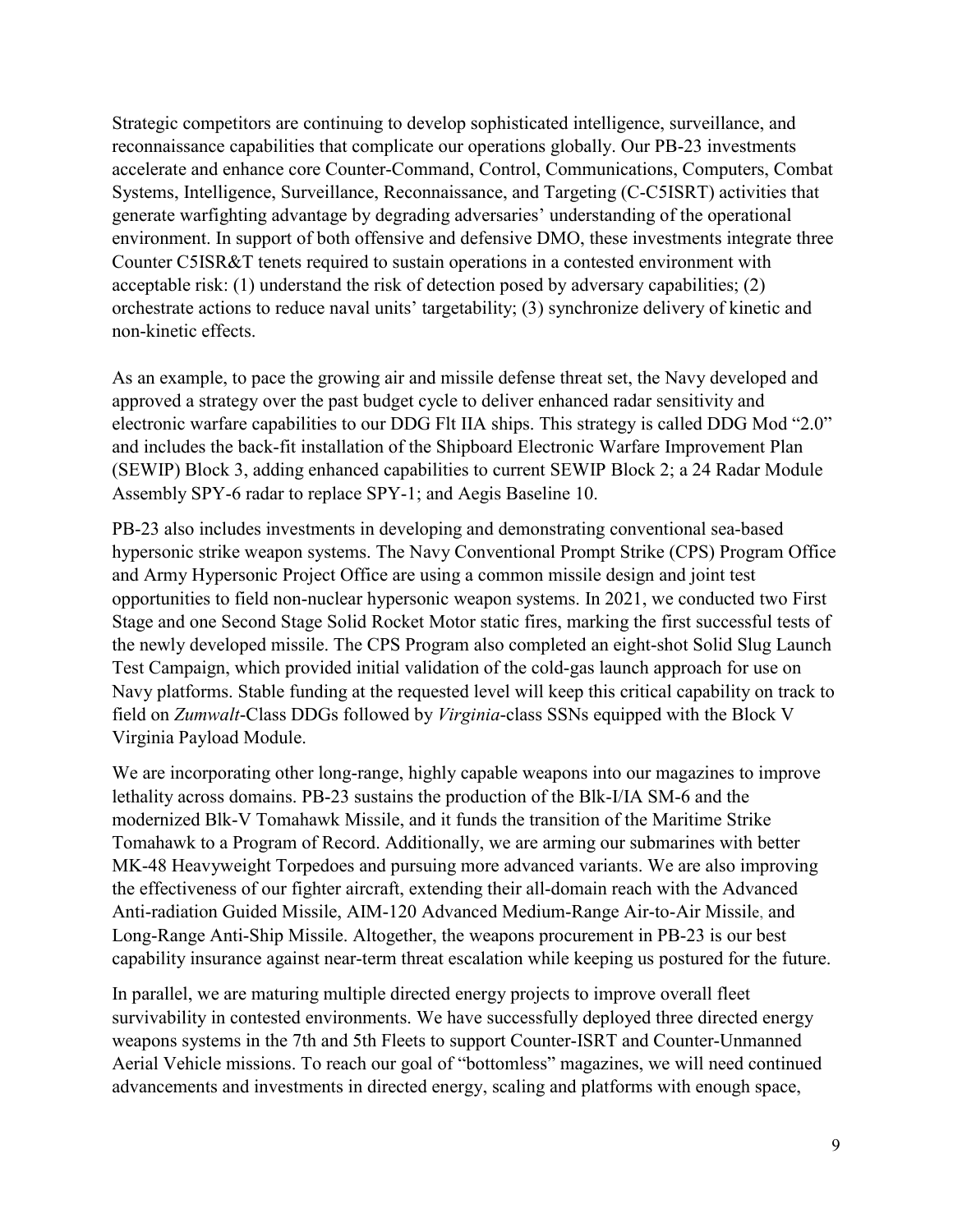weight, power, and cooling (SWAP-C). PB-23 funds \$262M across the FYDP to install the eighth Optical Dazzling Interdictor and provides continued funding for Solid State Laser-Technology Maturation, High Energy Laser with Integrated Optical dazzler and Surveillance (HELIOS), and the High Energy Laser Counter Anti-Ship Cruise Missile Project (HELCAP). Our future Navy surface combatants, such as FFG-62 and DDG(X), include SWAP-C reservations to accommodate such systems. We are taking a truly holistic view of this emerging portfolio to carefully incorporate directed energy into the fleet in an evolutionary way.

## **Capacity**

**To accelerate America's advantage at sea, the Navy will build a combat-credible, hybrid fleet, bolstered by mature, cost-effective unmanned technologies and operational concepts.**  A new platform can take up to a decade to go through the planning process, receive authorization from Congress, and complete construction before joining the fleet. To keep up with the accelerating pace of innovation, the Navy must build future platforms with modernization in mind—hardware upgradeable and software updateable at the speed of innovation.

Our number one acquisition priority remains the on-time delivery of the *Columbia*-class ballistic missile submarine, which constitutes our nation's most secure and reliable strategic nuclear deterrent. Together with the Trident II D5LE2 Strategic Weapons System (SWS), *Columbia* will ensure the effectiveness and availability of the nation's Sea-Based Strategic Deterrent through the 2080s. With the *Ohio*-class submarines nearing the end of their service life, there is no further margin for delays in this once-in-a-generation program without impacting U.S. Strategic Command requirements. *Columbia* must be on patrol no later than October 2030. The first submarine began construction last year, with the second boat on track for procurement next fiscal year. We will continue to advocate for aggressive construction schedules and incorporate "lead ship learning" to guarantee on-time delivery of the entire class to ensure this national asset's capability in the decades ahead. *Columbia* will continue to grow substantially as a proportion of the total shipbuilding budget beginning in FY26, exceeding 25% when *Columbia* enters full-rate production.

Sea control and sea denial from beneath the waves are among our Navy's core advantages, and we refuse to yield any ground to the competition. PB-23 underscores our sustained support for procuring two *Virginia*-class submarines per year, and it invests in developing a follow-on attack submarine program,  $SSN(X)$ , which will be key to sustaining our undersea advantage—setting the conditions for the warfighting advantage of our fleet.

Unmanned systems will play a key role in DMO. We released the Unmanned Campaign Framework in March 2021 to serve as the comprehensive strategy for a future wherein unmanned systems serve as an integral part of the Navy's warfighting team. U.S. 3rd Fleet executed Unmanned Integrated Battle Problem 2021 to integrate manned and unmanned capabilities in operational scenarios. To further operationalize the Campaign Plan, we established Task Force 59 (CTF-59) to accelerate unmanned and AI solutions, demonstrating the importance of warfighters and industry partners in operational experimentation with available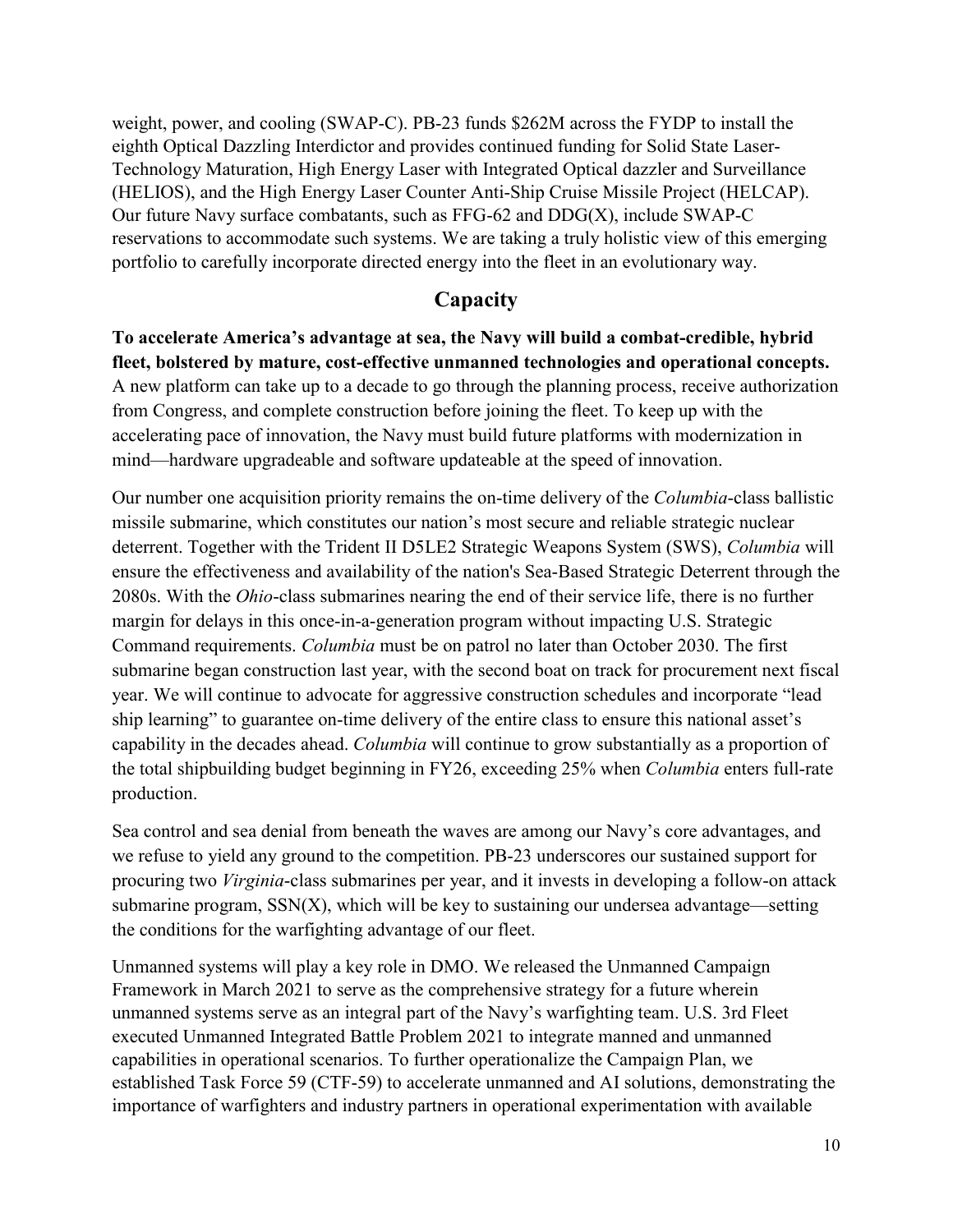technologies. We intend to scale these lessons to 7th Fleet. We also continued work with partners and allies in events such as NATO Maritime Unmanned Systems Initiative Exercises and International Maritime Exercise 2022.

We completed MQ-25A "T1" aircraft in-flight refueling of Navy carrier-based aircraft and its first carrier demonstration and completed over 4000 hours and 46,000 nautical miles of USV operations. Additionally, we recently established the Unmanned Task Force, a cross-functional team focusing on rapid experimentation and solving operational problems to quickly inform acquisition strategies. The focus remains on enabling technologies to provide near-term capability, take an evolutionary approach, and lay the foundation for the future hybrid fleet.

This year, we celebrated the centennial of our aircraft carriers. They have proven to be the most survivable and versatile airfields in the world, and our nuclear-powered carriers will remain a cornerstone of the Navy's conventional deterrence for decades to come. *USS Gerald R. Ford* (CVN 78) achieved Initial Operating Capability in December 2021, completed flight deck certification, and is scheduled to deploy later this year. PB-23 supports procuring our follow-on aircraft carriers. CVN 79 construction is 85% complete and on track to deliver in FY24; CVN 80 construction is 12% complete and scheduled to deliver in FY28.

The sustained striking power and adaptability of our Carrier Air Wing is vital to controlling the seas and projecting power in contested environments. Today's air wings are more capable than ever with the addition of the F-35C, the E-2D Advanced Hawkeye, and the CMV-22B Osprey. Carrier Air Wing TWO recently completed a deployment with these capabilities, showcasing the cutting-edge lethality of naval airpower. PB-23 adds to our F-35 inventory to expand our fourthand fifth-generation fighter mix, and it funds the unmanned MQ-25 Stingray, on track to deploy in 2026, which greatly extends the reach of our Carrier Air Wings into contested battlespaces.

We are also laying the groundwork for tomorrow's air wing through the Next Generation Air Dominance portfolio. This highly networked sixth-generation family of systems will leverage manned-unmanned teaming to further advance the cross-domain lethality of our air wings in contested battlespaces. Delivering this capability is vital to outpace PRC fighter development.

Our future fleet design places emphasis on a balance of greater numbers of large and small surface combatants as the foundation of distributed operations. Our newest class, the *Constellation*-class frigate, is a versatile, multi-mission platform that will support operations across the spectrum of conflict. The future large surface combatant,  $DDG(X)$ , will bring additional space, weight, and power to support evolving capabilities for a high-end fight. Together, these two ship classes will form the center of our cross-domain teams, bringing more lethality, survivability, and endurance to the fleet.

The Naval logistics enterprise continues to become increasingly agile and resilient to deliver the means to refuel, rearm, resupply, repair, and revive distributed forces, ensuring the Joint Force stays combat credible against any adversary. Over the past two years, we have improved our afloat fuel distribution systems, introduced more secure digital systems for better logistics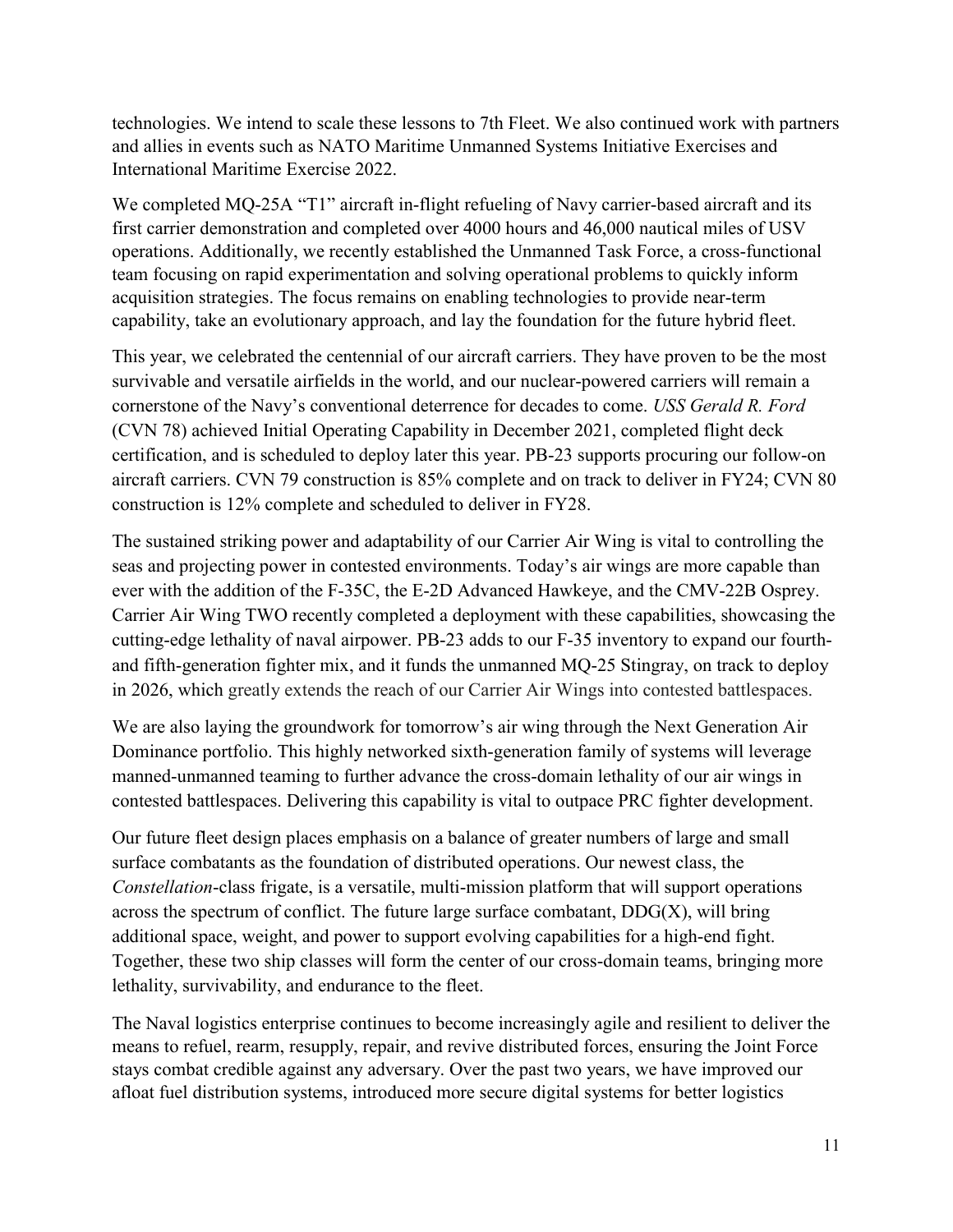planning and execution, and validated our Future Afloat Logistics Forces Initial Capabilities Document, which defines the capabilities and capacities needed to sustain naval forces. Adequate capacity is a continuing challenge and PB-23 pursues several platform solutions to close the gaps we have identified, including the continued construction of the John Lewis (T-AO 205) Class Fleet Replenishment Oiler Program, the Submarine Tender AS(X), and continued research and development to support the Next Generation Logistics Ship. Additionally, we are continuing to leverage the generous authorities Congress has provided us to renew our surge sealift capacity with used vessels, helping us meet combatant commander readiness requirements. We are grateful for this Committee's support.

#### **Sailors**

**To accelerate America's advantage at sea, we must invest in trained, resilient, and educated Sailors who can adapt faster than our adversaries in today's rapidly changing strategic environment.** Our Sailors and civilians remain the true source of our naval power. We must continue to prioritize and care for them. From culture to training and education, to overall health and wellness, PB-23 supports the most important element of our Navy—our people.

History shows that the navy which adapts, learns, and improves the fastest gains an enduring warfighting advantage. The essential element in doing so is fostering a healthy ecosystem—a culture—that assesses, corrects, solves problems, and learns faster than the opposition. Our "Get Real, Get Better" movement will help us reduce the variability in performance between our best and worst performers. Get Real, Get Better will train and educate our leaders on the leadership behaviors required to create this culture, along with the supporting tools to solve our hardest problems. Focusing on our people, and their leaders, will further expand the asymmetric advantage that is the American Sailor.

Through the Ready Relevant Learning (RRL) initiative, we are providing Sailors with practical, accessible knowledge and skills that can adapt to the needs of the Navy. Today, RRL provides timely, relevant training using an agile, multi-path approach to ensure our operators have the knowledge they need on the deck plates to succeed in combat. RRL supplements our traditional brick-and-mortar schoolhouses with modern, multi-media, multi-platform solutions. Recently, we transitioned 8 enlisted ratings to this model and completed requirements development for 39 additional ratings. With the funds provided by PB-23, the Navy will advance the Career Long Learning Continuum effort, which is critical to the program goal of maintaining continuity and currency of individual training.

The Navy has prioritized the Fleet Training Wholeness initiative to integrate live platforms and simulators across our strike groups. This initiative funds Live, Virtual, Constructive (LVC) unit and strike group training. In the fleet, LVC continues to be a game-changer in training our combat leaders. From the pilot in the cockpit to the technician on the radar scope, LVC allows all domains to train together at unprecedented levels of integration and complexity. PB-23 builds upon the continued integration of live ranges, ships at sea, and aviation shore simulators, and includes funding to integrate aircraft and information warfare systems and capabilities into LVC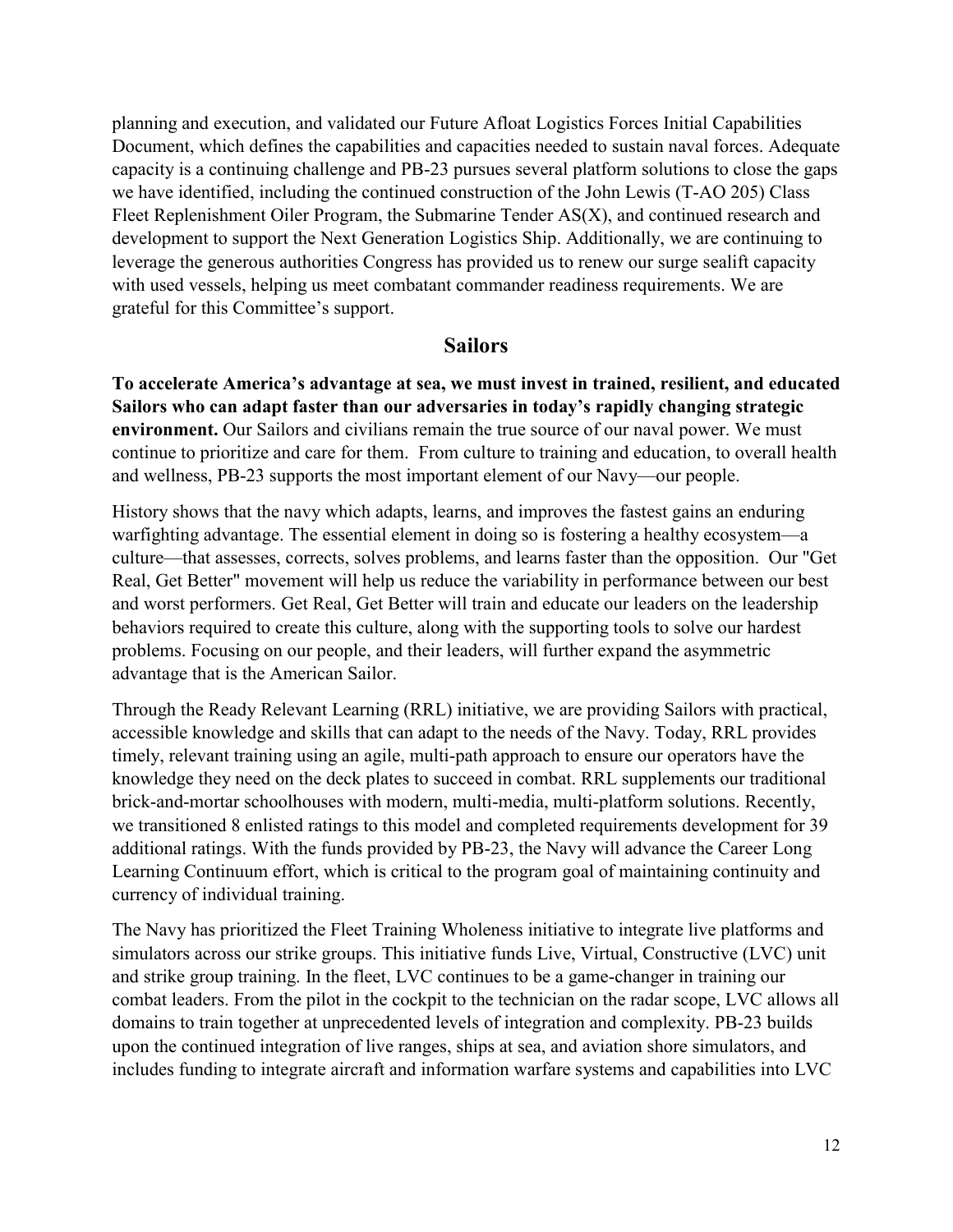training. These investments are advancing our Sailors' tactical skills and proficiency against our most advanced competitors.

Building upon the momentum of the Navy's Culture of Excellence campaign, we will implement a holistic and prevention-based Total Sailor Fitness framework. This effort will maximize Sailor, unit, and organizational performance while improving Sailor trust, resilience, mental health, connectedness, and behavioral metrics. Our Warrior Toughness program enables better performance before, during, and after critical events, providing concepts and skills to develop peak performance and make Sailors more resilient and ready for the Fleet. We integrate these programs into the curricula of the Recruit Training Command, Officer Training Command, United States Naval Academy, and our NROTC units. As we drive forward with this Culture of Excellence, the Navy seeks to put the most combat-credible Sailors to sea—first-rate warriors who are willing and able to defend our Nation.

In addition, suicide prevention, Sexual Assault Prevention and Response (SAPR), and Diversity, Equity and Inclusion remain pillars on which the Culture of Excellence will continue to build. As part of our suicide prevention efforts, the Sailor Assistance and Intercept for Life Program provides rapid assistance, ongoing risk management, coordination of care, and reintegration assistance for at-risk service members. Continued resourcing of this program saves lives. A full continuum of mental health and wellness support is also available worldwide, including at specialty and primary care clinics, Navy installation counseling centers, on the waterfront, embedded within the Fleet, and via virtual health platforms. Non-medical mental health services are available for Sailors and their family members through Fleet and Family Support Centers, Military and Family Life Counseling, and Military OneSource. Navy Chaplains provide confidential counseling and are essential in ensuring the spiritual readiness and resiliency of the Naval Force. There is "no wrong door" for our Sailors to get help.

The Navy is leveraging metric-based, sexual assault data to better understand sexual assault risk factors. This strengthens our SAPR programs with research-informed approaches to prevention programs and policies. We are also implementing recommendations from the Independent Review Commission on Sexual Assault in the Military, using a deliberate, methodical approach to improve accountability, prevention, climate, culture, and victim care and support. These include addressing gaps in leader training to develop inclusive cultures that foster healthy command climates, providing sexual harassment victims with SAPR victim advocacy services, completing a SAPR Workforce Study to ensure unfettered support to sexual assault victims that phases out non-deployable collateral duty victim response personnel, and the phased hiring and integration of a primary prevention workforce.

The Navy is building a force that looks like the nation we serve. We benefit from our Sailors' talent, experience, and insights. Today, the Navy is more demographically diverse than ever before. As we strive to become a more diverse, equitable, and inclusive force, we have built on lessons learned from our findings in Task Force One Navy, implementing 36 task force recommendations, with 18 more in progress. We must actively include all perspectives to harness the creative power of diversity, accelerating the Navy's warfighting advantage.